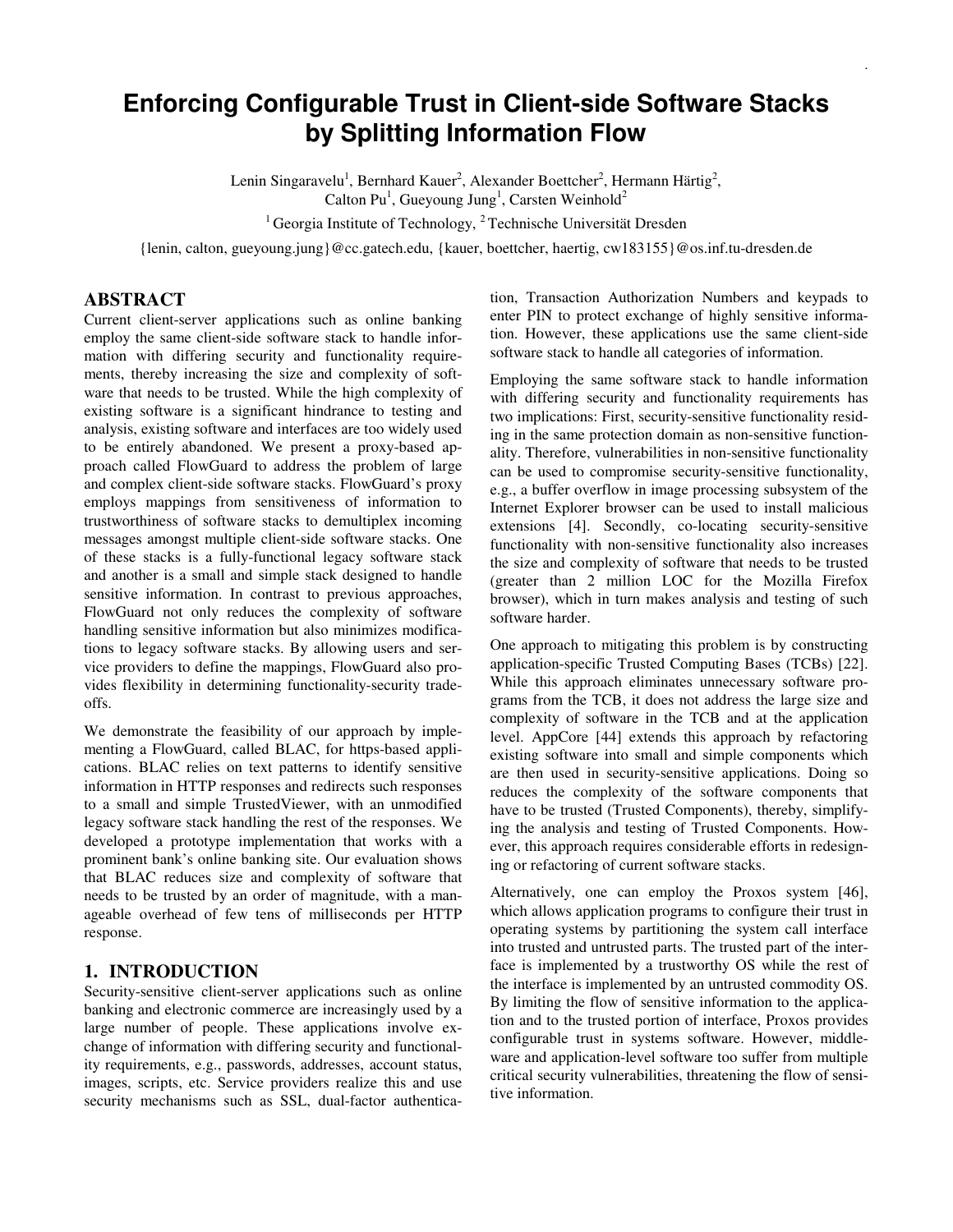This paper proposes FlowGuard, a system architecture that combines the desirable features of both approaches: smaller and simpler Trusted Components for handling securitysensitive information and the reuse of existing software and interfaces for handling non-sensitive information. The first contribution of this paper is the FlowGuard architecture, which consists of a proxy server and multiple client-side software stacks of varying functionality and trustworthiness executing on a microkernel or a virtual machine monitor (VMM). The proxy server intercepts information flow from the server and determines the sensitiveness of data items in the flow. Based on its classification, the proxy server demultiplexes information flow from the server amongst the various client-side software stacks. FlowGuard supports software stacks of varying complexity and functionality. At one extreme is a fully-functional, lightly-modified, legacy software stack and at the other extreme is a small and simple but functionally constrained stack meant to perform a small set of operations. Based on software engineering studies, we expect the small and functionality constrained stack to be more amenable to exhaustive testing, resulting in software with fewer vulnerabilities [34][43].

The second contribution of this paper is a concrete instance of the FlowGuard architecture for https-based applications (called BLAC). BLAC consists of an https proxy executing on top of a microkernel and two client-side software stacks: a small and functionally limited application called the TrustedViewer, and a legacy software stack running a lightlymodified, fully-functional browser. The https proxy employs text patterns to identify HTTP responses containing sensitive information and directs these responses to the Trusted-Viewer. By allowing users to specify text patterns, BLAC enforces the functionality-security tradeoffs preferred by the user. In our prototype implementation, we show that the TrustedViewer is two orders of magnitude smaller than the Mozilla Firefox browser and the complete trusted software stack is an order of magnitude smaller than a legacy software stack. Even with an unoptimized implementation, we show that the performance overhead of BLAC is in the range of few tens of milliseconds per HTTP response, and well within user expectations. Moreover, since the https proxy implements the HTTP and the SSL protocols without any modifications, it can be used with legacy service providers. We successfully tested our prototype with the online banking site of a major international bank.

The rest of the paper is organized as follows: Section 2 discusses the challenges and opportunities in designing clientside computing bases for client-server applications. Based on the discussion, we also present a list of requirements for an effective solution. Section 3 presents the FlowGuard architecture and discusses the components of FlowGuard in detail. Section 4 describes BLAC, an instance of the Flow-Guard architecture for https-based applications and Section 5 evaluates BLAC. We discuss the general applicability of FlowGuard in Section 6. Section 7 discusses the related work and Section 8 concludes the paper.

## **2. MOTIVATION**

In a client-server application, client-side software typically consists of systems software (OS, VMM), middleware and application level software. For a given client-server application, we define its *client-side software stack* (also referred to as *software stack* for brevity) as set of all software components on the client-side that is needed satisfy the functionality and security requirements of the application. We define *Trusted Components* as a subset of the software stack that can directly or indirectly compromise the flow of sensitive information. Trusted Components include any applicationlevel software and middleware that have access to sensitive data and the TCB for the application.

One should note that TCB or Trusted Components do not by themselves imply trustworthiness. These software components are trusted in the sense that they *must be trusted* to protect the security properties of information flow associated with the application. Only by using secure components do we transform these trusted components into trustworthy components.

## **2.1 Challenges**

There are two key challenges to building trustworthy clientside software stacks. First, current software stacks are large and complex, hindering analysis and testing. This results in Trusted Components with multiple critical security vulnerabilities. For example, the Mozilla Firefox browser is a popular client-side software program that supports various information exchange protocols such as HTTP, and FTP. This browser contains about 2 MLOC (§ 5.1) and suffers from multiple security vulnerabilities including arbitrary code execution, information leak vulnerabilities and security system bypass [4][5]. Application-level software typically run on large commodity operating systems, e.g., 380 KLOC for a typical Linux kernel configuration and 11 MLOC for the complete Windows XP operating system and support software [13]. In addition, these software programs also rely on several support software (middleware) that run at the same or higher privilege levels than the client application, e.g., X server on Linux runs with superuser privileges. The operating system kernels and middleware suffer from multiple vulnerabilities, including arbitrary code execution, security system bypass and information leaks [6][7].

The second challenge is the popularity and ubiquity of current software and interfaces. For example, web browsers are increasingly used in many online applications including mail, spreadsheet and document editing. Users are very familiar with the user-interface (UI) and the functionality provided by the browser. Limiting the functionality or modifying the UI will reduce the appeal of the modified software. Similarly interfaces at various levels of the software stack are too widely used to modified or abandoned outright, e.g., API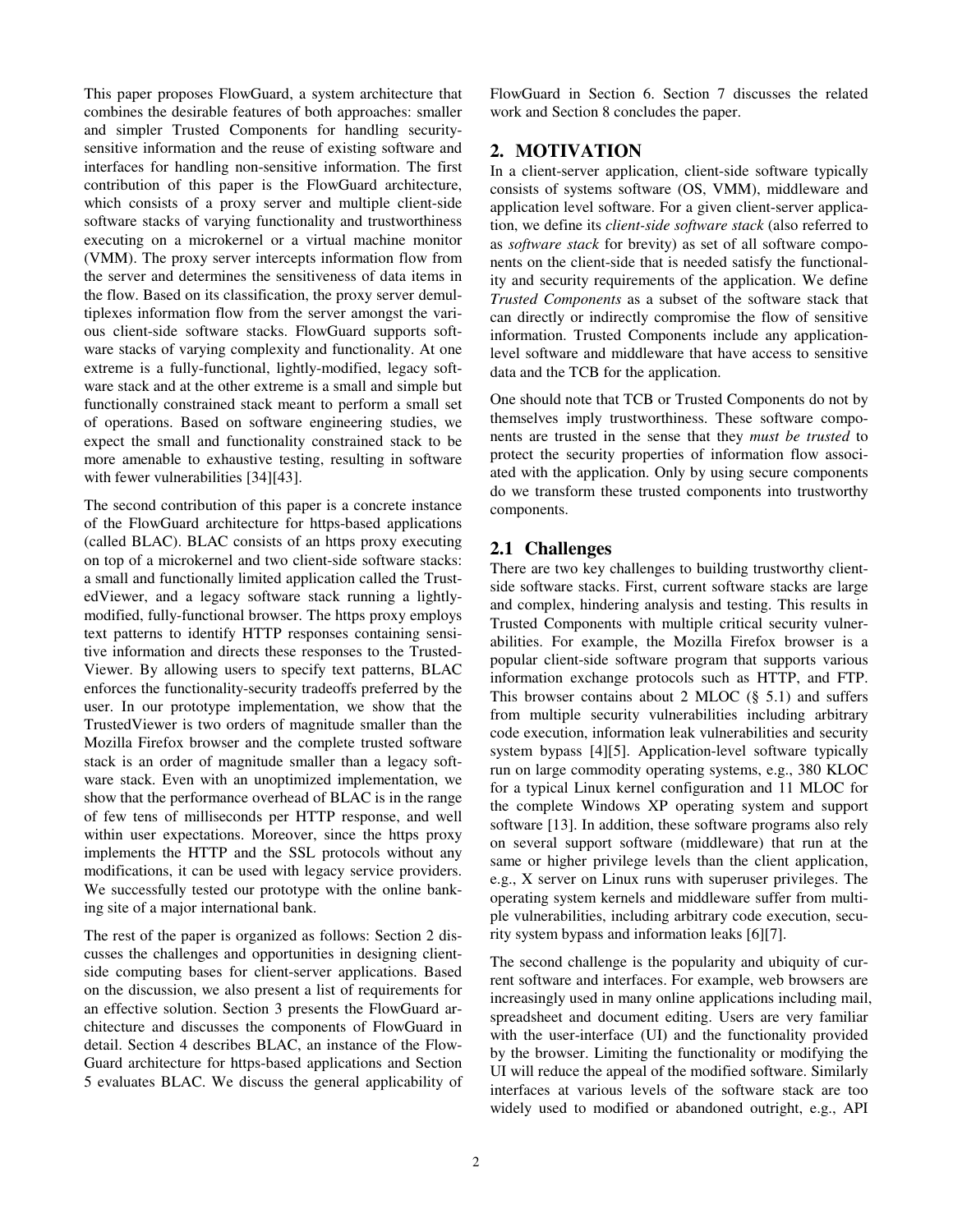between OS kernels and application-level software can be enhanced with information flow primitives [25], but this approach will not be applicable to the large number of existing software. Information exchange protocols between service provider and client, e.g., HTTP protocol, too are well entrenched that solution requiring modifications to the protocol will have limited appeal.

Previous efforts have addressed the first challenge, large and complex software stacks, by proposing application-specific TCBs (e.g., Terra [17]). While this reduces the size and complexity of the TCB, it does not address complexity of middleware and application-level software. AppCores [44] extends this approach to all layers of the software stack by reducing complexity of Trusted Components of applicationlevel software. However, reducing the complexity of Trusted Components requires modifications such as curtailing the functionality of the components and narrowing the interface exported by the components.

The Proxos approach attempts to work around this problem by allowing software developers to specify trust in one of the interfaces – the OS-application (system call) interface – by splitting the interface into a trusted and untrusted part. The trusted part of the interface is implemented by a trusted OS, whereas the untrusted part is implemented by a commodity operating system. By doing so, Proxos allows the reuse of current application-level software and systems software as far as possible, while at the same time minimizing modifications to the application-level software. However, large and complex client software such as browsers and middleware such as the display manager still need to be completely trusted.

## **2.2 Opportunities**

Client-server also applications possess many properties that allow us to reduce complexity *and* reuse existing software and interfaces as far as possible. First, information flow in a session of interaction in client-server application contains data items with differing security and functionality requirements. As a concrete example, consider a session in an online banking application, where the user logs in, checks her account, modifies her account and logs off. One can argue that account status information is less sensitive than user authorization for account modifications, e.g., transfer of funds, ordering cheques or change of personal information. Some banks already recognize this difference in sensitiveness of information and ask the user for an authorization token, e.g., a one-time Transaction Authorization Number (TAN), for account modifications to be approved [1]. From a functionality point of view, account status information also requires a richer presentation format, e.g., spreadsheets and graphs, whereas account modification information typically shows up in a tabular format on a *confirm* page. Sensitive input consists of human input in the form of a sequence of keystrokes or mouse clicks.

We can leverage this difference in security and functionality requirements and construct small and simple components to handle security-sensitive information and handling the rest of the information in legacy components. Doing so allows us to reuse existing interfaces as far as possible.

Another opportunity arises from the functionality and security tradeoffs preferred by the user and the service provider. For example, the user might be willing to use a legacy computing base on her computer system to handle sensitive information, but prefers to use a small and reduced functionality software stack to operate on all sensitive information when operating on a public-access machine. Similarly, during a virus outbreak, the service provider might ask users to interact using a smaller and simpler software stack more extensively than otherwise. By providing the user (and the service provider, if necessary) with freedom in choosing the software stack, we can ensure that security requirements are balanced with the functionality requirements.

## **2.3 Requirements**

Based on our discussion in the previous sub-sections, we identify the following requirements for an effective solution:

- **R1.** Reduce the complexity of the Trusted Components.
- **R2.** Reuse existing software and interfaces as far as possible.
- **R3.** Allow users and service providers to configure functionality-security tradeoffs.
- **R4.** Ensure that malicious software cannot spoof Trusted Components, thereby minimizing the risk that the user or the service provider is tricked into revealing securitysensitive data.
- **R5.** Minimize performance overheads.

## **3. FLOWGUARD**

#### **3.1 FlowGuard Architecture**

The FlowGuard architecture takes a data-centric approach to securing the flow of information. The user and the service provider are allowed to classify data items in a session of information flow based on their security requirements. They also specify the trustworthiness of the different software stacks available on the client system. Based on this information, FlowGuard redirects the flow of information to appropriate software stack.

We assume that the user and service provider deem some software stacks more trustworthy than others. This difference could arise because of differences in software size and complexity, or because the trusted stack is instantiated from a trustworthy read-only image, or because the trusted stack uses high assurance components, e.g., hardened OS kernels. Evaluating and comparing the trustworthiness of software stacks is outside the scope of this paper.

Figure 1 presents an overview of the FlowGuard architecture. At the base of FlowGuard is a Trusted Platform, which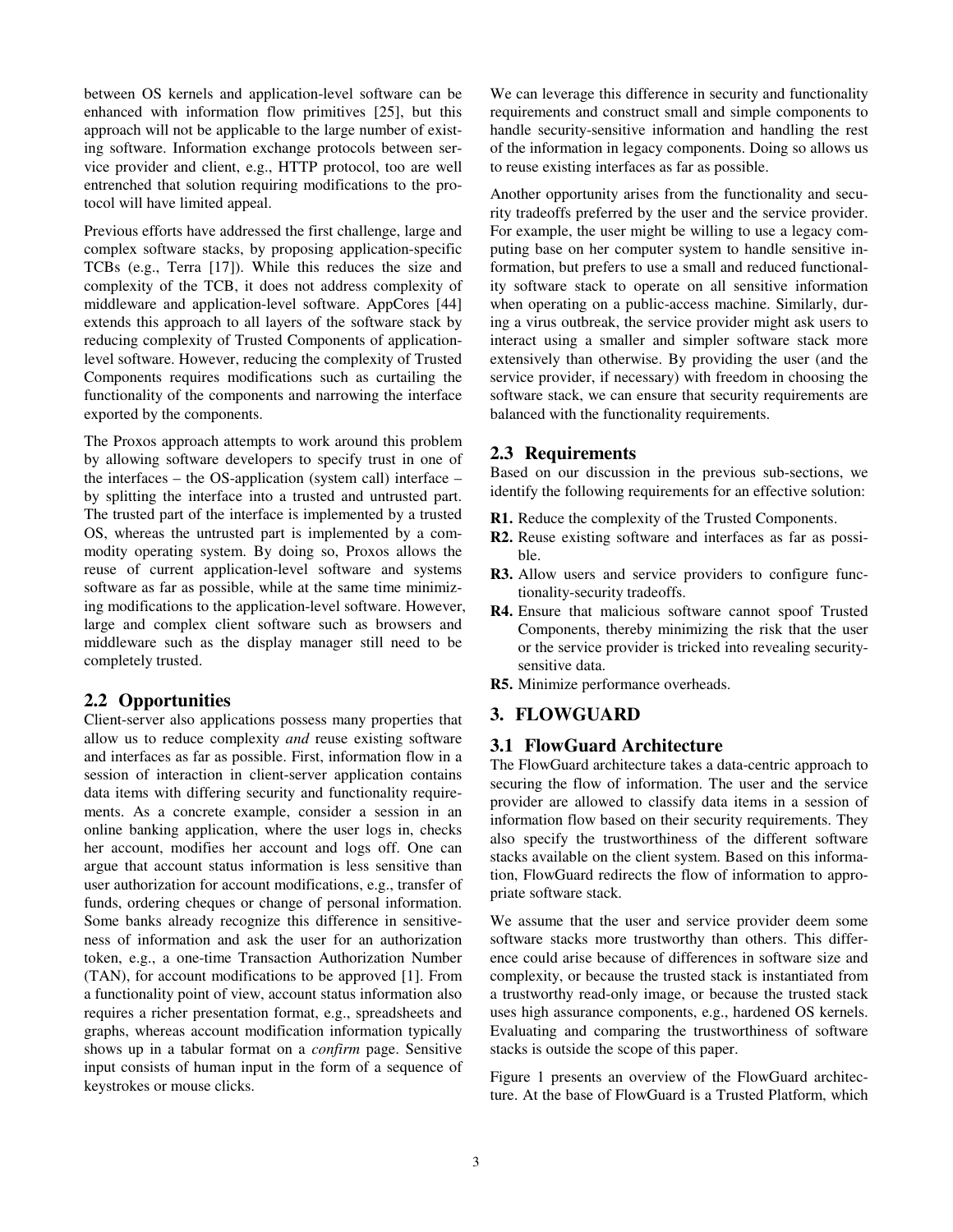

**Figure 1. Overview of FlowGuard:** Instead of passing on sensitive data directly to a legacy software stack, or to a small and simple Trusted Components, data is first directed towards a FlowSplitter. The FlowSplitter directs data to software stacks based on the sensitiveness of information and the trustworthiness of the software stack.

can be a VMMs, a microkernel or a hardened operating system kernel [13][30]. On top of this Trusted Platform is a group of software stacks of differing functionality and trustworthiness. Each of the software stacks contains an application-level program and all necessary middleware and systems software to interact with other application-level software, or hardware or with the service provider. The user of the system acts as a source of input. Alternative input sources such as disks and other IO devices also fit in Flow-Guard as long as the software interface of a device (e.g., a file server for a disk) does not send sensitive input to software stacks that are not trustworthy enough to receive the input.

The main component of FlowGuard is a configurable FlowSplitter that functions as a proxy server. The FlowSplitter multiplexes information flows from multiple software stacks to the service provider. It also demultiplexes a single flow from the service provider amongst multiple software stacks. Demultiplexing is determined by configuration information provided by the user or the service provider. The FlowSplitter is discussed in detail in Section 3.1.1.

The rest of FlowGuard consists of multiple configurations of software stacks that are, from a security perspective, layered on top of the Trusted Platform. The composition of these stacks is discussed in Section 3.1.2

**Hardware Requirements of FlowGuard.** FlowGuard relies on Trusted Computing (TC) hardware support, as specified by the Trusted Computing Group [9], to function correctly. Specifically, it requires authenticated booting to ensure that the correct and unmodified versions of software are loaded. This information is displayed to the user via a trust



**Figure 2. Incoming Message Processing in the FlowSplitter.** 

indicator, e.g., portion of screen or LED lights. In case the service provider wants to ascertain the configuration of the client-side software stack, FlowGuard also requires support for remote attestation. In addition, sealed storage is required to protect the confidentiality of the cryptographic keys that are foundations for the security of the rest of the system.

#### *3.1.1 FlowSplitter*

The FlowSplitter has two functions: First, it has to act as a proxy server for the client application. Second, it has to demultiplex information flow from the service provider amongst multiple client applications (and their software stacks) depending on the sensitiveness of information being exchanged. As with every proxy server, the FlowSplitter has to implement the application-layer protocol used for communication by the service provider, e.g., HTTP over SSL, POP3.

In addition to the regular proxy functionality, the FlowSplitter has to demultiplex data items in a single information flow amongst multiple software stacks. The recipient software stack is determined by the sensitiveness of incoming information and the trustworthiness of the stack, each of which is in turn dependent on user or service provider preferences.

Figure 2 illustrates the processing of an incoming message in the FlowSplitter. Since the FlowSplitter has to work with legacy service providers, we cannot assume that incoming flows are annotated with security classifications. Instead, the FlowSplitter has to extract features from the response and map them to security classifications. The security classifications are in turn mapped on to client-side software stacks based on the trustworthiness of the stacks. These mappings can be provided either by the user or the service provider. The details of the mapping vary from application to application. We discuss one such mapping in Section 4.3.2 for https-based applications.

Since the FlowGuard architecture entails the use of multiple software stacks in a single session, transfer of client-side state between the stacks is essential to proper functioning of the system. For purposes of discussion, we classify clients into two categories: stateless clients and stateful clients. In the case of stateless clients, switching between stacks is trivial. On the other hand, stateful clients complicate switching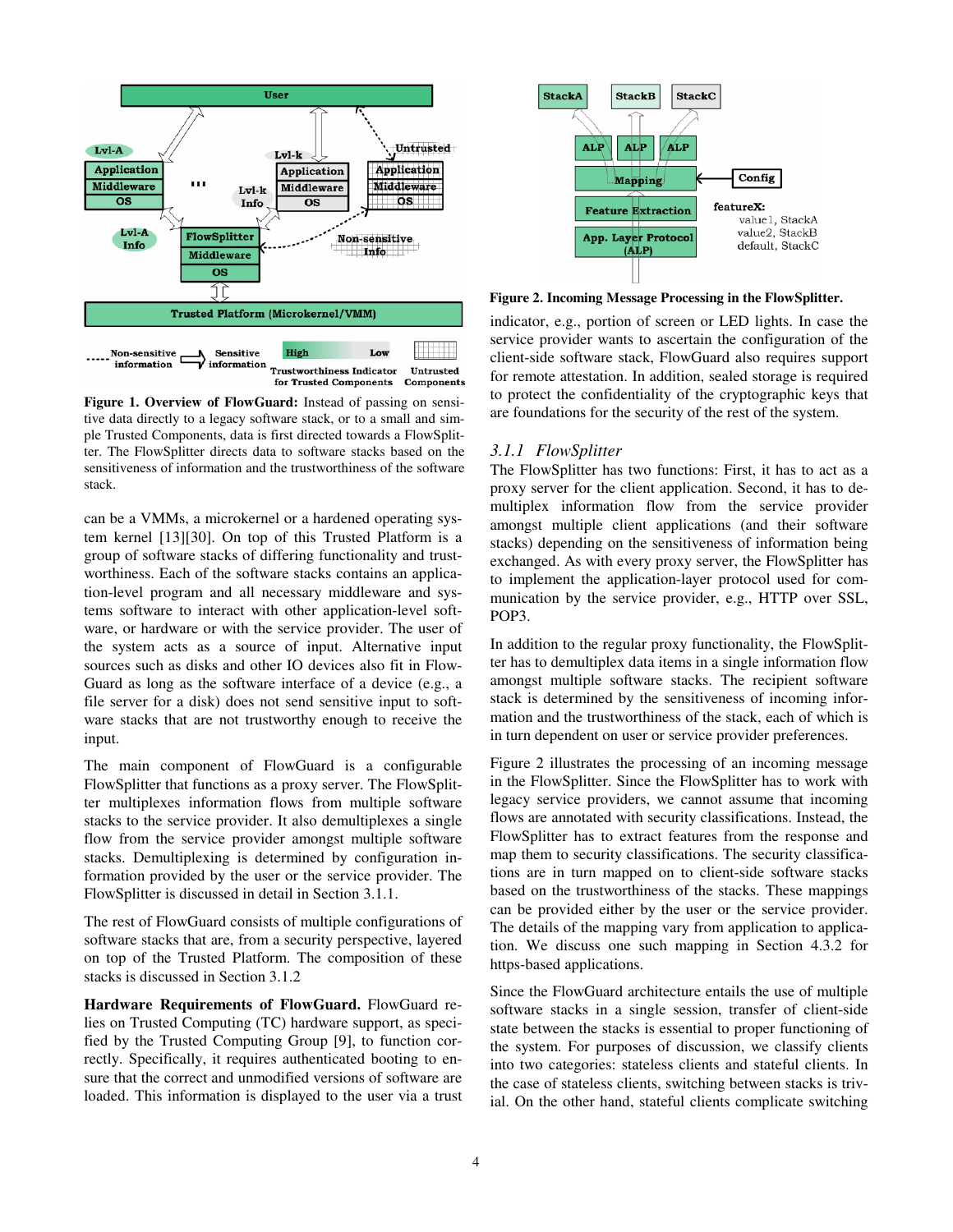of software stacks as the newly activated application-level software might need the client state of the previously used application-level software to carry out subsequent processing, e.g., cookie information in many https-based applications. For stateful clients, we assume that the client-side state is externally visible to the FlowSplitter *or* the application software provides interfaces to export and import state. When switching between stacks, the FlowSplitter extracts state information from the old stack and passes it on to the new stack.

In online banking, for example, client-side state consists of a cookie that is visible in every outgoing message. The FlowSplitter can easily capture this state information and pass it on to the new stack. The application software in the new stack has to be modified to import this state information. In certain other applications, e.g., a remote desktop session, application software maintains a lot of state that is not externally visible. In such cases, either the application software has to be modified to export and import state or the server has to support storage and retrieval of client-side state. Note that the second scenario is not far-fetched as VNC implementations (e.g., TightVNC[8]) allow client-side state to be stored at the server and restored at a later time.

The FlowSplitter should also export a control interface that allows client-side software stacks or the service provider to configure its behavior.

#### *3.1.2 Client-side Software Stacks*

Client-side software stacks contain application-level software and the execution environment for the software. This includes any middleware or systems-level software necessary to satisfy the security and functionality requirements of the application-level software. One should note that the Trusted Platform is a component of all software stacks as it is needed to satisfy security (isolation) and functionality (access to hardware) requirements.

The simplest stack consists of standalone application that uses the Trusted Platform as its execution environment. However, application-level software typically requires higher-level abstractions to access devices, e.g., files, sockets. Hence, we need more complex stacks containing (para)virtualized operating systems running the necessary middleware and the application-level software, e.g., a web browser running on top of X server and paravirtualized Linux.

Client-side software stacks may have to be modified in three ways for use with FlowGuard: First, application-level software has to be programmed to use the proxy server instead of directly contacting the service provider. This is a easily accomplished as most application-level software provide mechanisms to specify the use of a proxy.

Secondly, the application-level software may have to be modified to export and import client state to and from the FlowSplitter. Thirdly, if the software stack wants the ability to configure the FlowSplitter, then the stack needs an additional component that can communicate with the control interface of the FlowSplitter. Note that the third modification is applicable only to trustworthy software stacks.

## **3.2 Properties of FlowGuard**

In this section, we discuss how FlowGuard satisfies the requirements mentioned in Section 2.3.

The first requirement specifies reducing the complexity Trusted Components, i.e., components of the software stack which handles sensitive information. FlowGuard relies on two assumptions to reduce the complexity of these components. First, it assumes that the proxy server does not have to completely understand the information exchange protocol to determine sensitiveness of information. Secondly, it assumes that the functionality requirements of the Trusted Components are lesser than that of a legacy software stack. Taken together, we expect that the resulting Trusted Components will be smaller and simpler than legacy software stacks.

FlowGuard uses legacy software stacks to handle nonsensitive information, thereby maintaining the UI and interface between various components of the system (e.g., system call interface). FlowGuard also uses a proxy server that implements an unmodified application layer protocol between the client and the server, thereby enabling client-side software to communicate with legacy service providers.

FlowGuard allows users (or service providers) to specify mappings between security-sensitive information and software stacks that will handle such information. Doing so provides users control over functionality-security tradeoffs and minimizes the degradation in functionality due to the use of functionally limited Trusted Components.

By using TC principles such as authenticated booting and remote attestation, FlowGuard reduces the possibility that a user or a service provider is tricked into communicating with malicious software that is masquerading as trustworthy software.

We expect that there will be performance degradation due to the introduction of a proxy server. We discuss the performance implications of the FlowGuard architecture for https-based applications later on in the paper.

# **4. BLAC: A FLOWGUARD FOR HTTPS-BASED APPLICATIONS**

In this section we discuss a specific instance of the FlowGuard architecture for https-based applications. First we provide an overview of https-based applications and discuss the problems with Trusted Components in the current software stack. Next, we present BLAC, a FlowGuard for https-based applications. Finally, we discuss each of the components of the BLAC in detail.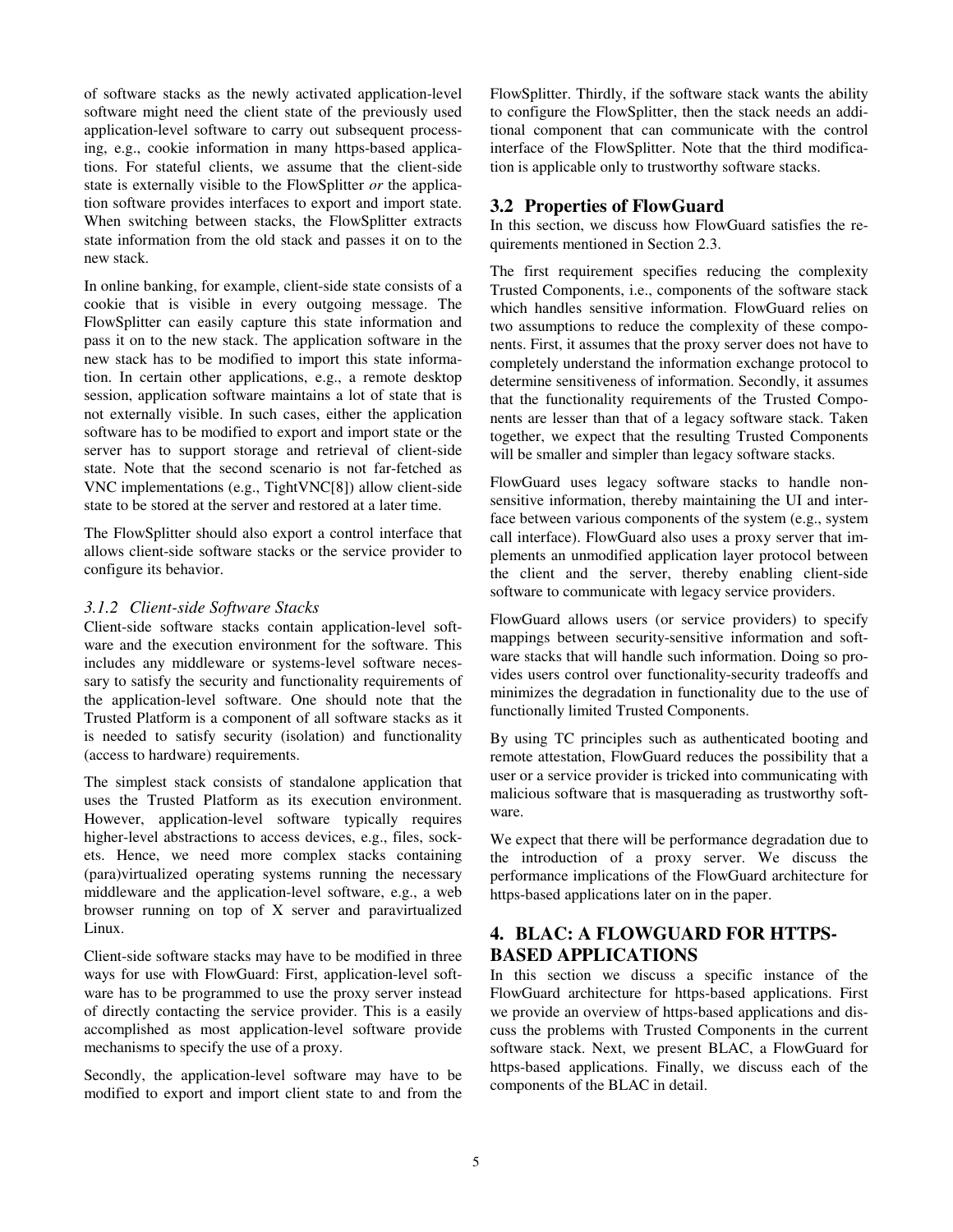

**Figure 3. Stages in an https-based application; collectively referred to as a Session.** Shaded boxes indicate communication over SSL. Partially shaded boxes indicate transition between SSL and plain-text modes. Numbers indicate sequence of operations.

#### **4.1 Overview of https-based Applications**

*https* is a URI (Uniform Resource Identifier) scheme that augments the HTTP protocol with SSL or TLS and is widely used in many applications such as online banking and electronic commerce. The user, typically a human, interacts with a software stack that consists of a web browser, a window manager and an operating system.

Figure 3 presents the stages in an interaction between a client and a server in a typical https-based application. We refer to the sequence of interactions as a session. Initially, the client and the server employ plain-text, HTTP-based communication. Therefore, information exchange is limited to non-sensitive information in this stage. This stage might be missing in servers that do not support the http URI. The client has to authenticate itself, typically using a login and a password, before it can access sensitive information. The authentication step is carried out using https URLs. The authentication information is encoded in a session identifier (the cookie), thereby enabling the user to access sensitivedata over multiple interactions without having to authenticate repeatedly. Upon successful authentication, the web server and the client exchange information over multiple interactions. At any point during the session, the user is allowed to logout, returning the interaction to unencrypted communication.

Each stage in a session follows the HTTP protocol. The client makes an HTTP request based on previous HTTP responses and/or user input. The server replies with an HTTP response. The client parses this response to generate more requests (e.g., for embedded images) or render it in a viewer. The client now waits for user input to generate a new request. In SSL enabled stages, requests and responses are transmitted over a secure channel (SSL or TLS). The client has to first establish an SSL connection with the web server. The SSL connection could be a new connection or the restoration of a previously suspended connection. Next, the client transmits an HTTP request over the encrypted channel and receives an HTTP response. The SSL connection is then suspended or closed. From HTTP/1.0 onwards, more than one HTTP request and response can be exchanged before an SSL connection is closed or suspended.

Information flow in https-based applications can be classified into three categories: *Non-sensitive*, *Low-sensitivity* and *High-sensitivity* information. Of the three, the first one is accessed using http URIs and the later two are available only through https URIs. This three level classification has justifications in the realm of many online applications such as online banking (described in Section 2.2) and electronic commerce. In electronic commerce, the user is asked to choose shipping address, select a payment method, enter a new payment method (e.g., bank account or credit card information) and confirm the purchase. Clearly, information on a new payment method is more sensitive than shipping address. Since confirming a purchase modifies account status and places a financial burden on the user, we also treat user's choice on confirmation as high-sensitivity data. We argue that the user and the service provider want to use a more trustworthy software stack to handle such highsensitivity information.

Currently, all information, including non-sensitive information is handled by the same software stack. As mentioned previously (Section 2.1), current software stacks suffer from multiple security vulnerabilities. Using the same software stack to handle various types of information flows increases the stack's vulnerability in three ways: First, since browsers execute security-sensitive functionality in the same address space and protection domain as security-insensitive functionality, vulnerabilities in any part of the browser can be used to comprise security-sensitive functionality. Secondly, as the browser is designed to support multiple sessions, cross-site scripting [37] or cross-site request forgery attacks [15] become feasible. Finally, research has shown that timeshifted attacks are possible on the Mozilla browser and operating system kernels as they store data from securitysensitive sessions, long after the session has ended [17].

The requirements for an effective solution (Section 2.3) are applicable to BLAC. Particularly, we want a solution that reuses the web browser as far as possible given the ubiquity and the functionality of the browser. Similarly, the components of the https URI, the HTTP and SSL protocols, are widely used on the Internet. We cannot expect service providers to switch to a new or augmented protocol immediately. Therefore, BLAC has to confirm to existing protocols.

#### **4.2 Design of BLAC**

Figure 4 presents an overview of the BLAC architecture. It is an instance of the more general Figure 1. We use the L4 microkernel [30] as the Trusted Platform. An enhanced https proxy functions as the FlowSplitter. The https proxy uses the microkernel and the execution environment of the microkernel (called L4Env) as its execution environment. We use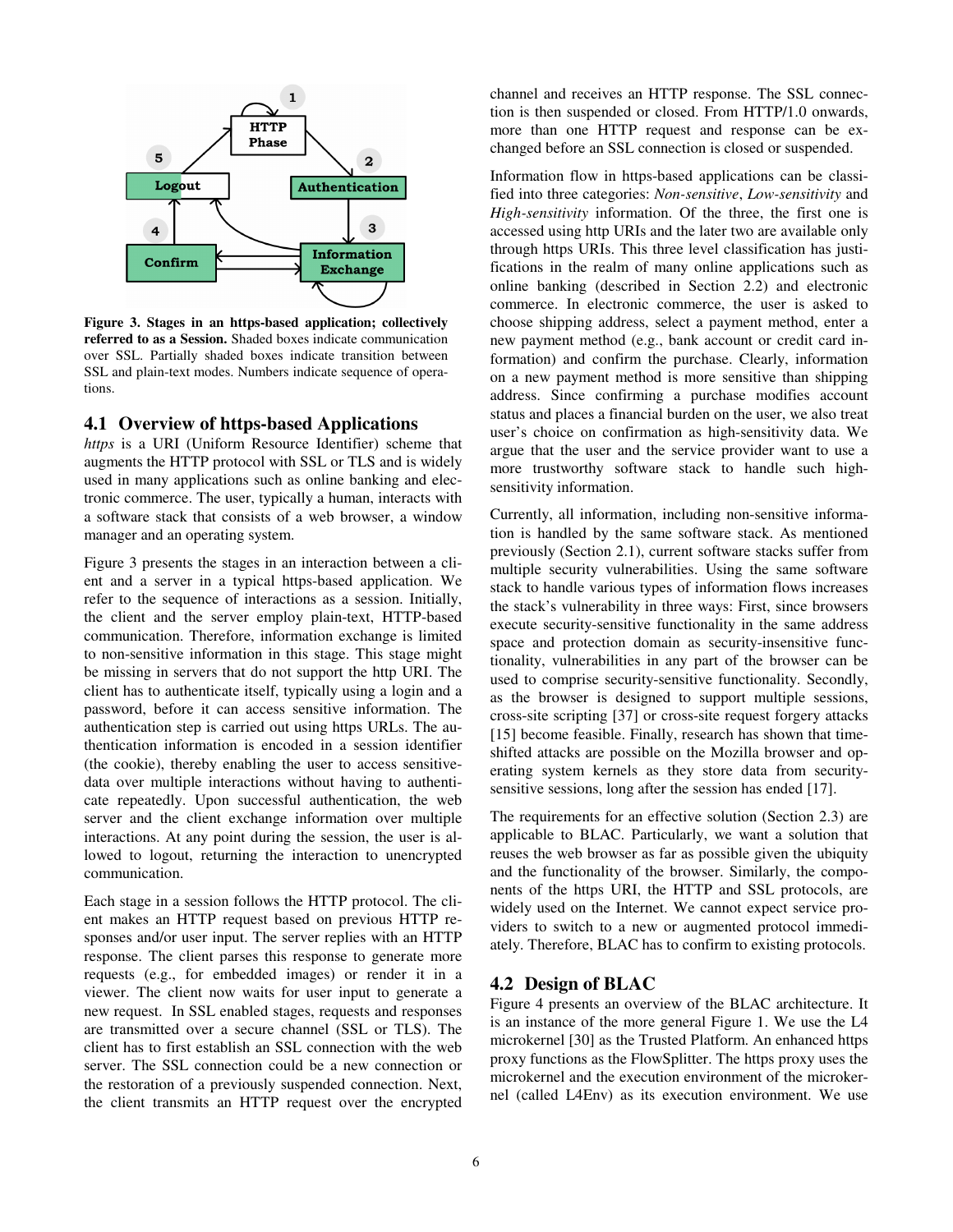

**Figure 4. Architecture of BLAC.** The https proxy functions as a FlowSplitter. High sensitivity information, as identified by the text patterns, is directed to a small trusted viewer and the rest of the information is directed to a legacy software stack.

two configurations of software stacks: one is an applicationlevel program called the TrustedViewer which acts as a rudimentary browser. The TrustedViewer reuses the execution environment of the https proxy. The second software stack is a legacy software stack that consists of a paravirtualized commodity operating system with a window manager and a full-fledged browser.

We use the TrustedViewer to handle high-sensitivity information and the legacy stack to handle low-sensitivity and non-sensitive information. We feel that this is an appropriate tradeoff between security and functionality. However, our system is easily extensible to support low-sensitivity information processing in the TrustedViewer (Section 4.3.1) or the addition of a new stack to handle low-sensitivity information (Section 4.5).

The https proxy accepts text patterns for identifying sensitive data from the TrustedViewer. https messages (HTTP responses) that contain the text patterns are forwarded to the TrustedViewer and the rest of the messages are directed to the legacy software stack. The proxy also multiplexes connections from the TrustedViewer and the browser to the service provider. We discuss the design of the proxy in detail in Section 4.3.

The TrustedViewer consists of a simple HTML parser and a GUI. It accepts an HTTP request and response and waits for input from user. It then generates the corresponding HTTP request and transfers it back to the https proxy. The TrustedViewer is discussed in Section 4.4.

The legacy software stack, discussed in Section 4.5, consists of a paravirtualized operating system, middleware and a fullfledged browser. Except for modifying the https-proxy settings on the browser, we use an unmodified legacy software stack.

#### **4.3 The** *https* **Proxy**

The https proxy has three functions: multiplex and demultiplex requests and response amongst the multiple software stacks, identify high-sensitivity information in http responses, and finally, accept configuration information from the TrustedViewer.

Since we require our solution to work with legacy service providers, we cannot assume that incoming information will be tagged with sensitivity levels. Therefore, we have to infer sensitiveness of information based on HTTP requests or responses.

#### *4.3.1 Inferring Sensitive Information in https*

There are two sources of high-sensitivity information in https-based applications: the service provider and the user. Since the https proxy lies in between the service provider and the client-side software stacks, it can trap any highsensitivity information originating from the service provider. However, the proxy cannot directly trap or control any highsensitivity input originating from user. However, the proxy can be programmed to redirect all HTTP responses that request the user to enter high-sensitivity data to the Trusted-Viewer. To do so, we have to expand the notion of highsensitivity responses to include even non-sensitive or lowsensitivity responses that lead to high-sensitivity user input.

It is easy for users and service providers to identify highsensitivity information at the data item level, e.g., password, payment information or a TAN. However, the values for these sensitive data items varies considerably and we cannot expect the proxy to be able to parse every response to determine if a variable sequence of characters or numbers is high-sensitivity data or not. Ideally, we would like to look for static and unique content in HTTP responses to identify responses containing high-sensitivity data. We assume that the user or the service provider has identified *possibly* unique text patterns in HTTP responses that contain highsensitivity data.

We employ a two stage filtering process on the client-side to accurately identify high-sensitivity responses: first, we use simple pattern matching in the https proxy to trap *all* HTTP responses that contain the text pattern. While this leads to false positives, i.e., a low-sensitivity response is treated as a high-sensitivity response, it is conservative because with proper keywords, we identify all high-sensitivity responses. Next, we employ more complex parsing based on expected HTML page structure in the TrustedViewer (Section 4.4) to identify the high-sensitivity responses among the trapped responses and redirect all false positives back to the untrusted software stack.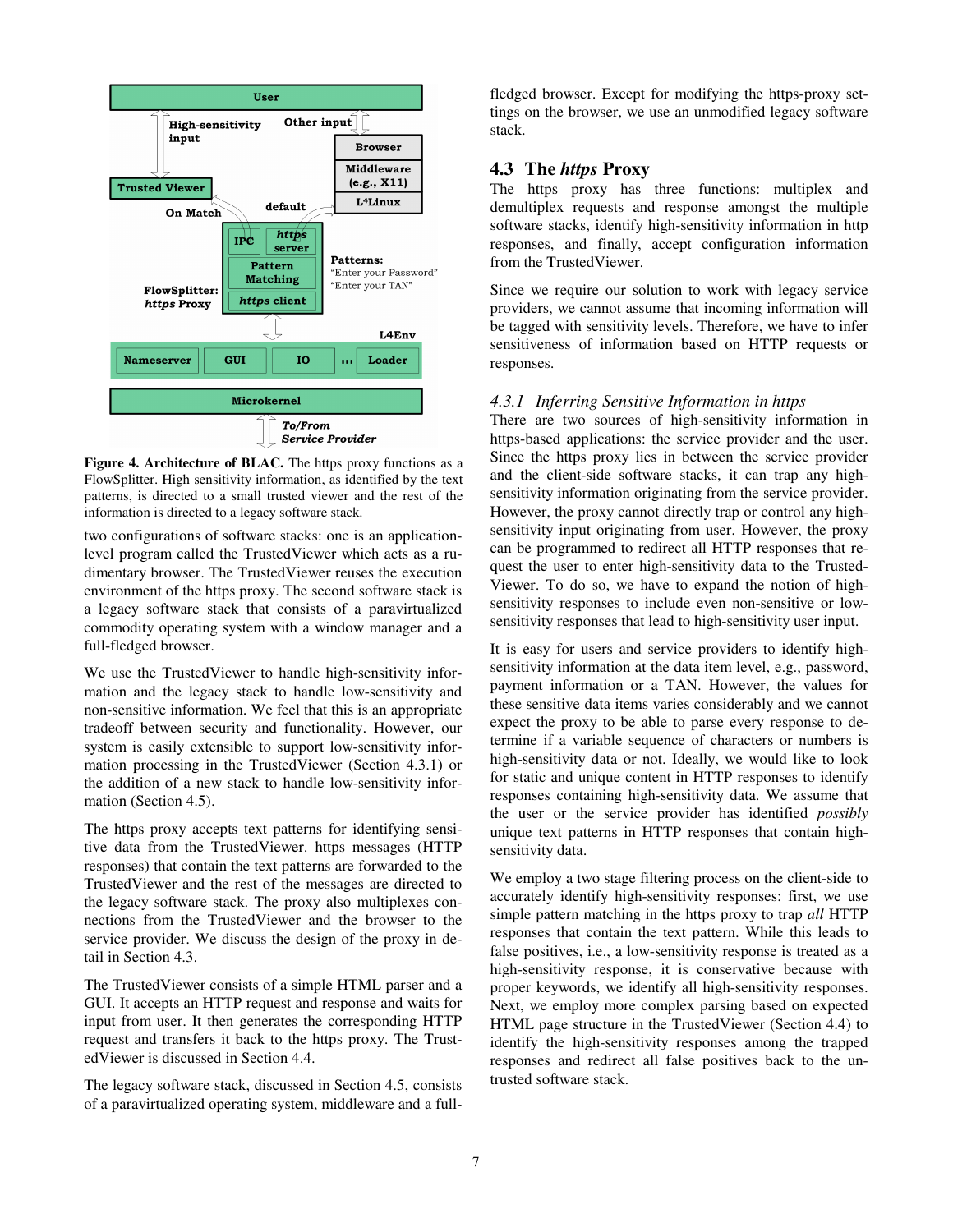Note that in the worst case, if the user or the service provider does not provide any keywords, all responses will have to be trapped and parsed. If the parsing fails, the response is redirected to the legacy browser. While this will increase the response time for the user, it will prevent the flow of highsensitivity information to legacy or untrusted computing bases.

As an example, while shopping on Amazon.com, user's choice on the confirmation page is high-sensitivity data. This high-sensitivity data is encoded in an HTTP request, which originates from the HTTP response that contains the confirm page. The confirm page contains the string `*alt="Place Your Order"*`. So we trap all responses that contain the above string. In the unlikely case that someone has a product with the same title, that particular product page will also be trapped. However, the confirm-page parser that resides in the TrustedViewer will fail to parse the product page and it will be redirected back to the legacy browser.

#### *4.3.2 Demultiplexing HTTP Responses*

Once high-sensitive HTTP responses have been identified, the https proxy must direct them to the TrustedViewer. To do so, the proxy must also transfer client-side state from the legacy client software to the TrustedViewer. This is easy in the case of https-based applications as client-side state is embedded in a cookie. Since the cookie is transmitted with every outgoing message, the proxy has to capture the outgoing message and transfer it to the TrustedViewer along with the high-sensitivity response.

Switching from the TrustedViewer to the legacy client software is easier because the TrustedViewer does not modify client-side state. Since the old cookie is still valid, the https proxy does not have to take any additional steps to maintain client-state coherency between the two software stacks.

#### *4.3.3 Accepting Configurations from the TrustedViewer*

The third task of the https proxy is to accept configuration information from the TrustedViewer. To do so, the https proxy exports a control interface that accepts configuration information from the TrustedViewer. As seen in Section 4.3.1, text patterns are the only configuration information needed by the https proxy.

## **4.4 Trusted Viewer**

The TrustedViewer consists of three parts: a configuration file, a DOM tree builder that can be used to extract parser and a GUI to interact with users. The configuration file lists all text patterns that are associated with high-sensitivity information and will trigger the activation of the Trusted-Viewer. The configuration file varies for each service provider. At startup, the TrustedViewer registers these patterns with the https proxy. Upon receiving a HTTP response which contains any of the keywords, the https proxy forwards the HTTP response and the corresponding HTTP request to the TrustedViewer. Remember that the HTTP request contains the cookie that is necessary for all subsequent interactions.

The second part of the TrustedViewer is a simple parser. The parser contains two sets of configuration information: (a) XPaths [11] in the response HTML document pointing to data that must be extracted and (b) sanity check tuples. A sanity check tuple is of the form <XPath, SanityPattern>. This indicates that the parser must check for the occurrence of the SanityPattern in the given XPath. For example, the confirm page for electronic commerce transactions typically contains standard patterns such as "Shipping Information", "Order Total" in predetermined XPaths.

The parser builds a DOM tree of the HTML document and extracts content from all specified XPaths. At the same time, the parser also checks if the SanityPatterns specified in the sanity check tuple match the extracted content. On success, the parser returns information in a tabular format to the TrustedViewer. If either the extraction fails or SanityPattern matching fails, the parser sends an error message to the GUI component. For more robust parsing, HTML content extraction tools as described in [29] can be employed. If the page cannot be parsed by the TrustedViewer, the user is given an opportunity to cancel the interaction or forward the page to the legacy software stack.

The third part of the TrustedViewer is a GUI component that displays the high-sensitivity information extracted by the parser. The GUI allows users to enter text input and confirm or cancel an interaction. The GUI also contains an option to forward the page to the browser, if the user feels that the page was not properly parsed or if the user feels that the tradeoff between functionality and security has changed.

Adding a new page to the TrustedViewer is easily accomplished. We have developed a script that operates on templates of HTML files that have to be handled by the TrustedViewer. The user clicks on content that she deems sensitive and the script provides the XPath of the content. At this point, the user can also select text patterns to generate sanity check tuples. The user then provides the XPath values along with the text patterns for the page to the TrustedViewer. The TrustedViewer forwards the text patterns to the https parser and uses the XPath and sanity check tuple to parse the new page.

## **4.5 Client-side Software Stacks**

The microkernel, its execution environment and the https proxy are common components of all client-side software stacks. The TrustedViewer along with the above mentioned components forms the client-side software stack that is used to handle high-sensitivity information. The web browser along with the X server, the paravirtualized Linux kernel  $(L<sup>4</sup>Linux)$  and the common components form the other software stack. Except for modifying the https proxy setting of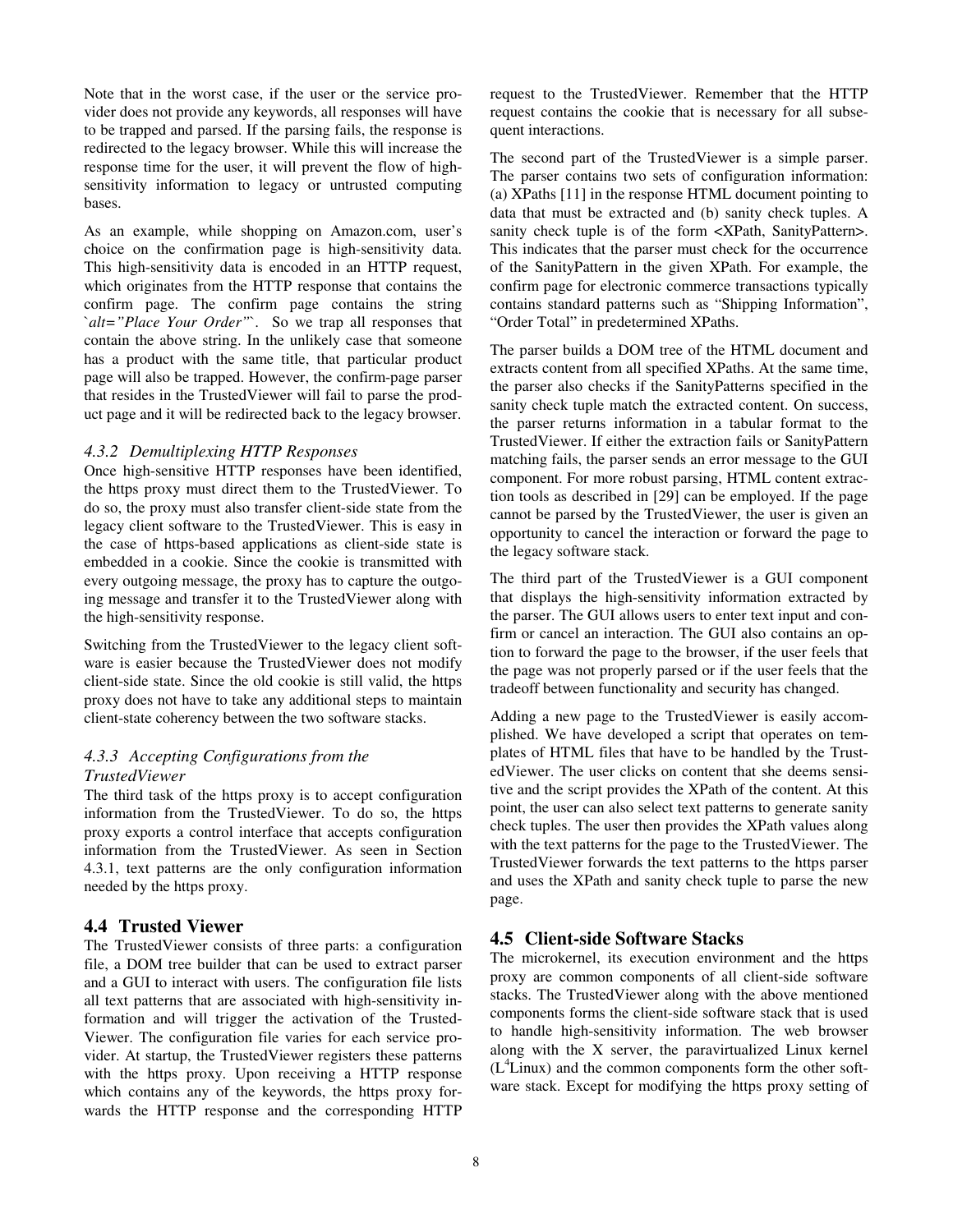the browser, we do not make any modifications to the legacy software stack.

Even though, BLAC uses only two software stack configurations, it does not preclude other client-side software stack configurations. For example, BLAC can handle two  $L^4$ Linux stacks, one of which is trusted. The difference in trustworthiness could be due to the use of a browser which is executed in safe mode or the  $L^4$ Linux instance is booted up from a fresh, read-only image. In order to replace the TrustedViewer with a trusted  $L^4$ Linux stack, we have to make two modifications to the browser. First, as before, we have to change the https proxy settings of the browser and second, we have to modify the browser to *pull* state information from the https proxy. This is easily accomplished by installing a browser extension or a plugin that contacts the https proxy, retrieves cookie information and sets the cookie. If the user desires to use this trusted  $L<sup>4</sup>$  Linux stack to configure the https proxy, we also need to provide a configuration tool (a browser extension or a standalone program), that programs the https proxy with new configuration information. Note that the proxy configuration still remains the same. The new stack is now ready to handle security-sensitive information.

## **5. EVALUATION**

We implemented a prototype of BLAC on top the L4 microkernel. The execution environment of the L4 microkernel, called L4Env, consists of a set of servers providing basic services such as naming, memory and IO management and display manager. Similar components are described in detail in [23]. The https proxy and the TrustedViewer are executed directly on top of the microkernel and L4Env. The browser, Mozilla Firefox, is executed in  $L^4$ Linux, a paravirtualized operating system, along with the X Server. We modified the proxy settings of the browser, requiring it communicate with the https proxy instead of directly communicating with the service provider.

First, we present a qualitative evaluation of security properties of BLAC. As supporting evidence, we present quantitative analysis of the complexity reductions in BLAC. We show that the size and complexity of the Trusted Components is reduced by an order of magnitude in BLAC. Next, we analyze the performance of BLAC and show that the performance overheads are manageable. Then, we discuss the use of BLAC with real-world service providers and discuss the complications faced during our analysis. Finally, we evaluate BLAC along the lines of requirements mentioned in Section 2.3.

# **5.1 Security Properties**

BLAC improves the security properties of client-side software stack in three ways: First, BLAC switches software stacks depending on the sensitiveness of information being handled. In current systems, the same software stack is used to handle different categories of information flows. Therefore, an attacker can exploit vulnerabilities in handling of non-sensitive information to either access sensitive information (e.g., cross-site scripting attacks [15][37]) or to compromise the software stack (e.g., exploit arbitrary code execution vulnerabilities in browsers to install malicious extensions [12]). Since BLAC separates the handling of different categories of information flow, these attacks will no longer succeed in compromising the flow of sensitive information.

Secondly, BLAC treats the browser and its execution environment  $(L<sup>4</sup>Linux and X server)$  as untrusted components. By preventing the flow of sensitive information to these components, BLAC ensures that vulnerabilities in these components cannot affect the confidentiality and integrity of sensitive information. However, the current BLAC architecture and implementation does not address availability issues. This leaves open the possibility of Denial of Service attacks, e.g., by crashing the network stack, the attacker can prevent the https proxy from communicating with the service provider. We are exploring the use of replication to improve availability properties of BLAC.

Thirdly, BLAC uses a small and simple application and software stack to handle high-sensitivity information. A small and simple application is expected to have fewer bugs and should be more amenable to exhaustive testing or formal verification. We use two well known software metrics: source lines of code (LOC) and McCabe's complexity metric to illustrate the large reductions in complexity in BLAC.

**Table 1: Complexity Comparison of BLAC and a Linux-based software stack.** The Linux kernel includes networking, file system, IO, memory management support. L4Env includes servers for bootstrapping the system and resource managers for memory and devices, IO manager, window manager and ABI support. The networking stack, which is executed as a separate service, does not have to be trusted in BLAC, resulting in savings of about 170 KLOC.

| <b>Component</b> | <b>BLAC</b>           |            |            | Linux                  |            |            |
|------------------|-----------------------|------------|------------|------------------------|------------|------------|
|                  | Composition           | <b>LOC</b> | <b>MCC</b> | Composition            | <b>LOC</b> | <b>MCC</b> |
| l OS             | L4                    | 14,000     | 2,300      | <b>Linux Kernel</b>    | 383,000    | 65,000     |
| Middleware       | L4Env                 | 86,300     | 11,300     | X Server               | 1,015,000  | 140,300    |
| https Proxy      | https Proxy           | 13.600     | 1.900      | $\blacksquare$         |            |            |
| Application      | <b>Trusted Viewer</b> | 5.000      | 290        | <b>Mozilla Firefox</b> | 2.208,000  | 328,300    |
| Total            |                       | 118,900    | 15,790     |                        | 3,606,000  | 533,300    |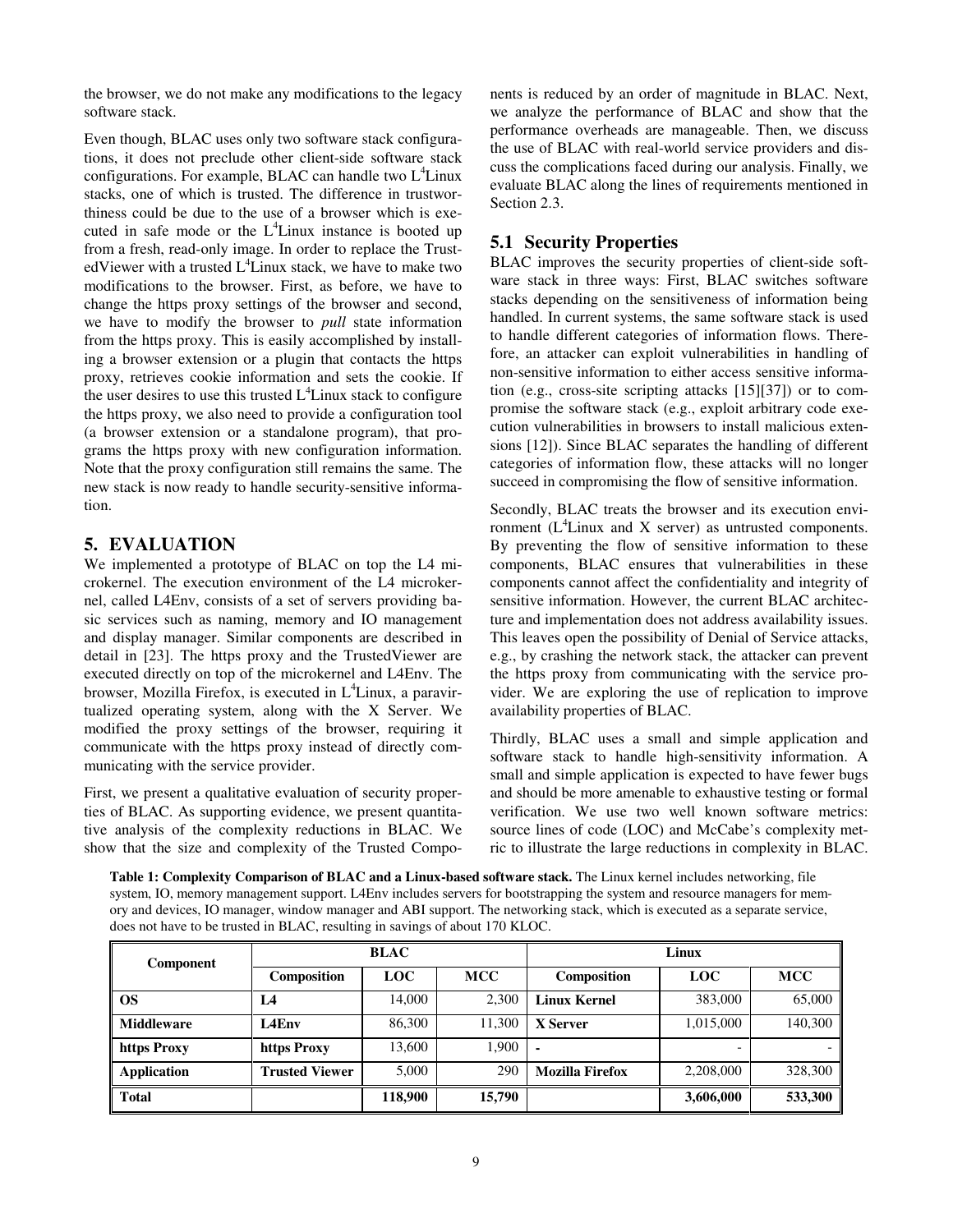**Table 2. Dataset for Measuring Page Access Times.** Traces were generated using the WebScarab proxy [3] and the Internet Explorer web browser. Caching was enabled in the browser and the cache was cleaned before generating the trace.

| <b>Dataset</b> | Pages |     |      | Fragments   Size (KB)   Max. Frags/Page |
|----------------|-------|-----|------|-----------------------------------------|
| Amazon         |       | 52  | 569  | 40                                      |
| <b>Bank-A</b>  | 14    | 67  | 441  | 20                                      |
| <b>Bank-B</b>  | 18    | 107 | 931  |                                         |
| <b>Bank-C</b>  |       | 119 | 1433 | 59                                      |

Many software engineering studies have shown that the LOC metric is roughly correlated with the number of defects [43]. MCC is based on McCabe's definition [32] of a control flow complexity metric. It is measured per function and it gives the number of distinct execution paths in a given function. The MCC metric represents the minimum number of tests that need to be carried out on that function to verify control flow properties. Studies have also shown that the MCC metric correlates with the number of defects [34].

We compare the size and complexity of BLAC with a comparable Linux-based software stack. The Linux-based software stack is configured to provide the same functionality as provided by BLAC. Table 1 compares the software complexity metrics of the two approaches. At the application layer, we can see that the size and complexity of BLAC is two orders of magnitude smaller than that of the browser. Comparing the complexity of the full system, we see that BLAC is an order of magnitude smaller than a comparable Linux-based system.

This comparison might seem unfair, especially given that the Mozilla Firefox browser possesses much more functionality than the TrustedViewer. However, one should note that BLAC employs the TrustedViewer to operate on highsensitivity data. The browser, with its varied functionality, is still available to the user to operate on low-sensitivity or non-sensitive data.

#### **5.2 Performance**

The performance of VMMs in general and the L4 microkernel and the paravirtualized  $L^4$ Linux operating system in specific is well documented [13][24]. Therefore, we focus on the overheads introduced by BLAC. Since the https proxy introduces a layer of indirection between the user and the service provider, we expect performance degradation. This section attempts to quantify the overheads introduced by the https proxy.

We used two identical machines, each with a 2.26 GHz, Pentium-4 processor and 512 MB of RAM. The machines were connected using a 100 Mbps switch. The standard deviation was less than 5% in most experiments and less than 10% in all our experiments. We used https traces from four online sites in our experiments: Bank-A, Bank-B, Bank-C and Amazon.com (Bank names changed for anonymity).



**Figure 5. Comparison of File Access Times.** Access time increases linearly in all cases.

Table 2 presents a profile of the four data sets. Pages represent the number of complete pages that were in the trace. Each page is the result of a user-initiated HTTPS request. Since a page consists of many fragments, each of which has to be requested separately by the client application, we also list the number of fragments in the trace and the maximum number of fragments per page. In all traces, the login request resulted in the maximum number of fragments requested.

In our experiments, the server side consists of a simple program that reads the traces, accepts HTTP requests over an SSL channel and transmits the appropriate HTTP response over the same SSL channel. We used three client-side configurations. One is a Linux client that connects to the server using SSL and generates HTTP requests. The client reads the complete response and discards it. The second configuration represents a legacy software stack configuration in BLAC. We use the same client as before; however, it runs on  $L^4$ Linux and connects to the https proxy. For this configuration, we also measured the performance of the proxy, when it contacts the service provider. This allows us to identify the overheads introduced by the proxy. The third client configuration consists of a TrustedViewer using IPC to contact the https proxy and request files from the service provider.

First, we measure the retrieval times for individual files. Figure 5 compares the performance of the various client configurations. Accessing a page in the  $L<sup>4</sup>$ Linux client through the https proxy is about 2 to 2.5 times slower than the original Linux implementation. Regression analysis of data showed that overhead is represented by the equation

ovhd =  $0.535 *$  file\_size + 17.9; and  $r^2 = 0.998$ .

where ovhd is the overhead in milliseconds and file\_size is the size of the retrieved file in kilobytes. In absolute terms, the overhead per file is of the order of few tens of milliseconds.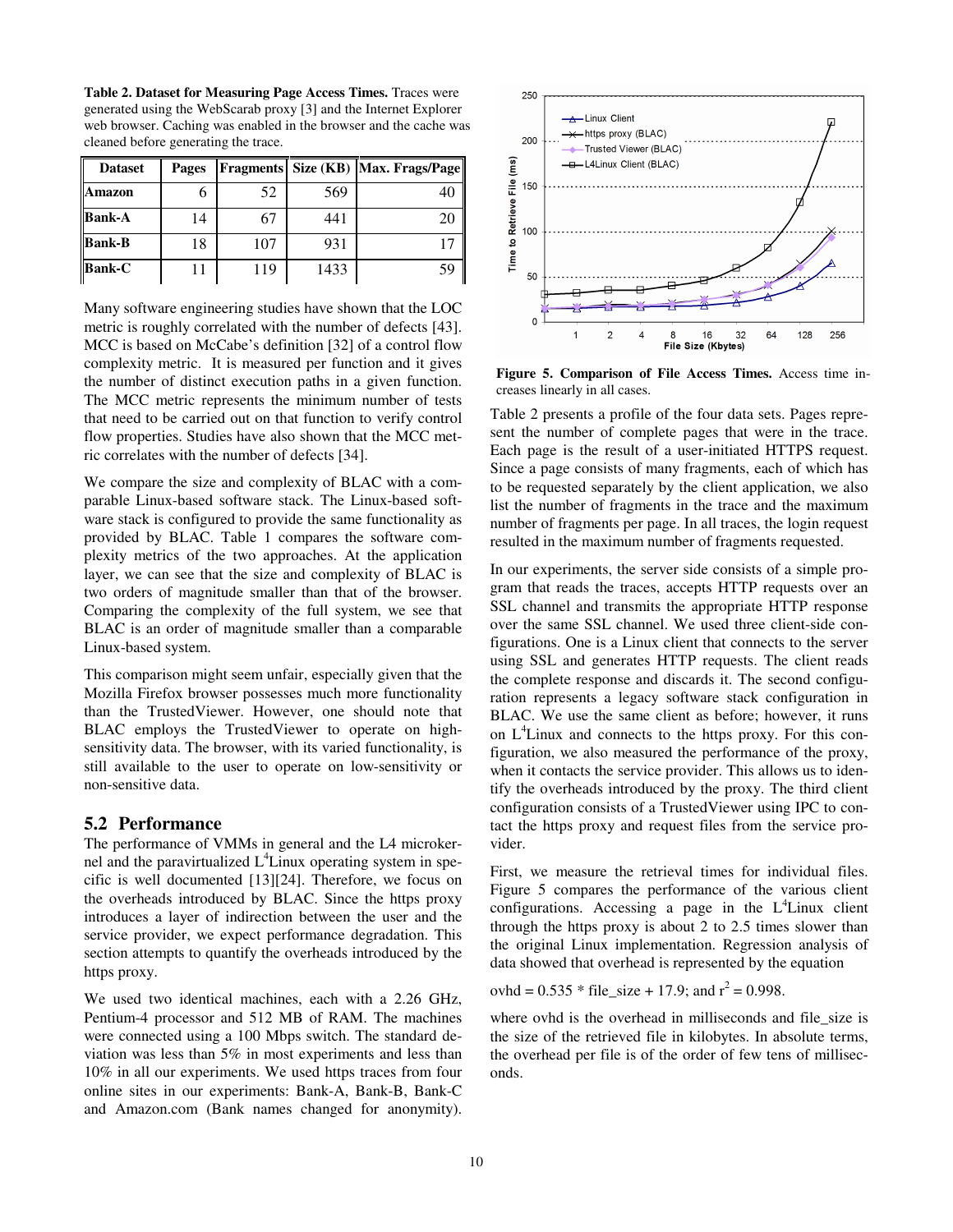

**Figure 6. CDF of HTML Page Access Time based on HTML pages from our traces.**

Since an HTML page is typically composed of multiple fragments, we also measure "page" access times for the dataset mentioned in Table 1. Figure 6 plots the CDF of page access times for the Linux and the  $L<sup>4</sup>$ Linux client. While the  $L<sup>4</sup>$ Linux client is slower than the Linux client, we see that the page retrieval time is less than 0.5 seconds in 90% of the cases. The pathological cases occur when a page has a large number of fragments, as illustrated in the figure. Even in the worst case, the page retrieval time is around 2.25 seconds. A survey by Jupiter Research and Akamai showed that about 75% of shoppers are willing to wait up to four seconds for a page to load [2]. So, even in the worst case, we are within the threshold for a majority of users.

We would like to note that the performance of our proxy can be improved in many ways. One source of improvement is to implement the HTTP/1.1 protocol in the https proxy that allows multiple requests to be sent over a single SSL connection. This amortizes the overhead of the CONNECT message and SSL connection establishment phase (14.5 ms in our current implementation). Techniques such as VMMbypass-IO [31] can also be employed to reduce the overhead performing IO in virtual machine based systems.

## **5.3 Case Studies**

Once again, we studied the four web sites mentioned in Table 2. High-sensitivity interactions accounted for two pages in all bank sites: login and confirm page. In Amazon.com, three pages were deemed highly sensitive: login page, confirm page and payment page as the user could enter a new payment method in the payment page. The payment page is a good example of a page where the user might want to transfer a page from the TrustedViewer to the legacy browser, in the case that she is not entering any highsensitivity information. Compared to the total number of pages in the session, we can see that the TrustedViewer is sparingly used. We successfully tested our complete prototype using Bank-A's demonstration account.

In out analysis of these sites, we came across some cases which cannot be handled by our current implementation. First, if the browser chooses to enable compression, then we are not able to handle HTTP requests and responses. This problem can be solved by adding a compression library to the https proxy or by rejecting compressed requests from the browser.

The second problem is more critical as there are some web service provides who present the login page over an http URL. The login request is still transferred using the https URL. Since our proxy is an https proxy, we cannot currently capture such pages. Once again there are two solutions: one is to use the https URL instead of the http URL while retrieving the login page. This is not a problem as most sites allow http URL content to be served over https URLs. Alternatively, we could add an http proxy to the https proxy. While this will lead to increased overheads, we will be able to capture all requests for high-sensitivity data.

Another problem faced by the current version of BLAC is that SSL and HTTP do not provide support for remote attestation. This opens up the possibility of a malicious, untrusted browser generating an HTTP request that mimics a request generated by the TrustedViewer. For example, in electronic commerce sites such as Amazon.com, the user's choice on Confim/Cancel is high-sensitivity data and this data is encoded in the HTTP request. As there is no secret information involved in generating the request such as a TAN, the browser too can generate similar HTTP requests and modify the state of the user's account. We expect this problem to be alleviated with the use of remote attestation.

#### **5.4 Revisiting Requirements**

In Section 2.3, we mentioned five requirements of an effective solution. Of the five requirements, we evaluated complexity reductions and performance overheads in the previous sections. This section evaluates the design and implementation of BLAC with respect to the other three requirements.

**R2. Reuse Legacy Software and Protocols.** BLAC reuses unmodified (excluding proxy settings), legacy software to handle non-sensitive and low-sensitivity information flows. The https proxy in BLAC does not require any modifications to either SSL or the HTTP protocol. Hence, BLAC works with legacy service providers. However, if service providers need information on client-side software stack, then they must be modified to use remote attestation features.

**R3. Flexibility in Tradeoffs.** In our implementation, BLAC uses a very small Trusted Viewer, which is functionally limited, to operate on high-sensitivity data. However, BLAC provides the user with flexibility in determining the stack to use for processing various categories of information. If the user is confident about the trustworthiness of a legacy software stack, she can modify the https proxy settings to direct high-sensitivity information to the legacy software stack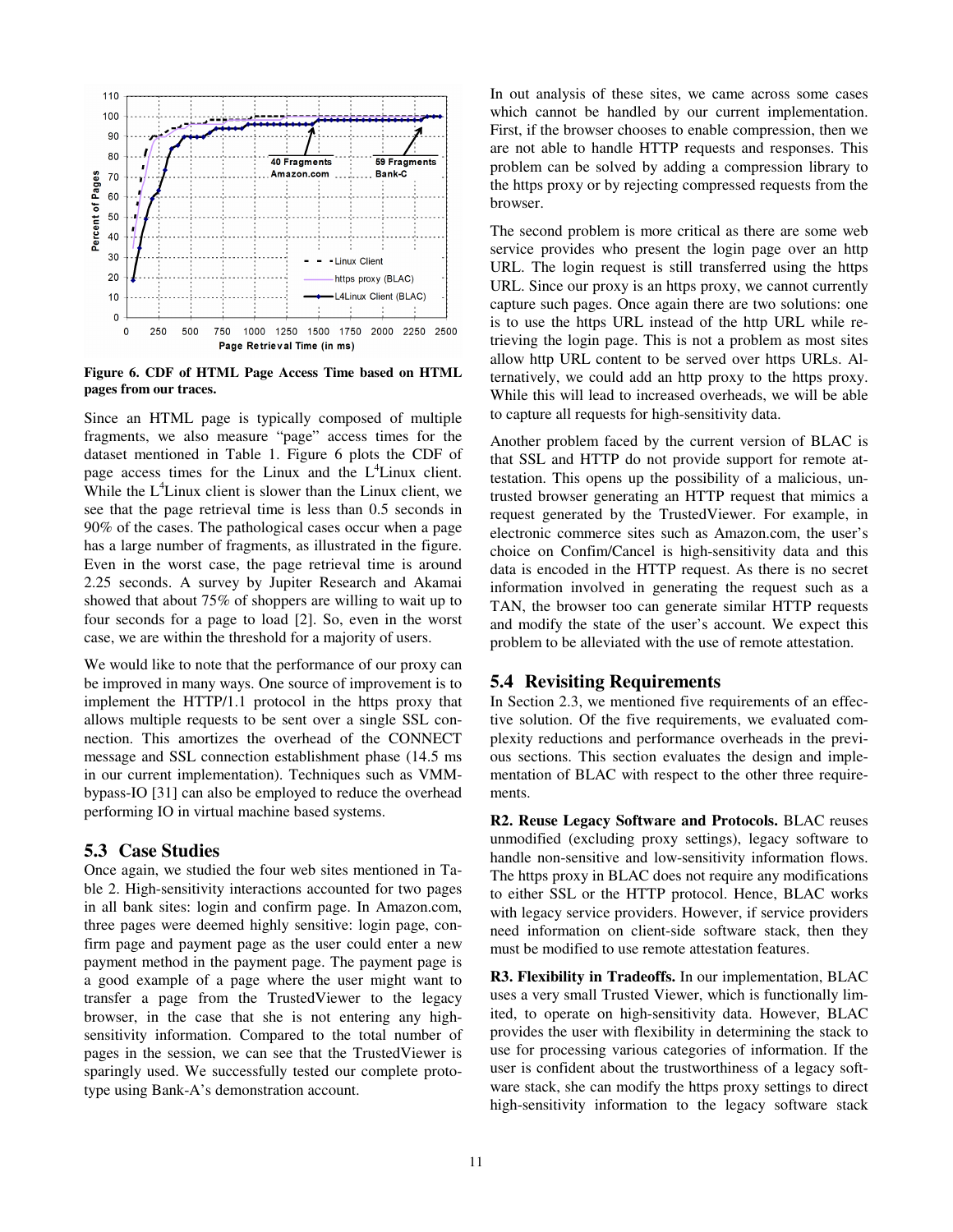handling non-sensitive and low-sensitivity information. Alternatively, the user can also create a new instance of a modified legacy software stack, as discussed in Section 4.5, to handle high-sensitivity data. In this case, the user retains most of the functionality but the gains in software complexity no longer apply.

**R4. Protection against Spoofing Attacks.** As mentioned in Section 3.1, we rely on Trusted Computing hardware support to determine the software stack in use. The execution environment of BLAC provides support for non-forgeable trust indicators, e.g., portion of screen or external LEDs, that communicates the trustworthiness of the software stack to a human user. We assume that the end-user is reasonably aware of trust indicators and will make use of the indicators to protect sensitive information. We do not address the human aspects of deception and spoofing here.

## **6. DISCUSSION**

## **6.1 Applicability to other VMM-based approaches**

We implemented BLAC on a microkernel platform. The FlowGuard approach can be applied on other platforms, including commodity operating systems. In any platform, the first requirement is that the FlowSplitter and each of the client-side software stacks need to be executed in different protection domains to isolate the flow of sensitive information. Second, each of the software stacks has to be able to communicate with the FlowSplitter.

Environments such as Xen [13], Asbestos [20], Linux and Microsoft Windows satisfy both above requirements. A Xen-based implementation, for example, would have the FlowSplitter and each of the client-side software stacks executing in a separate VM. They can communicate with each other using network stacks. In a Linux-based implementation, the FlowSplitter and each of the client-side software stacks (browsers or User Mode Linux instances) are executed as different users and they communicate using the network stack or more efficient IPC such as shared memory.

# **6.2 Applicability to other client-server applications**

FlowGuard can be applied to other client-server applications beyond https. The design and implementation of FlowGuard contains two important aspects: (a) inferring sensitiveness of information and (b) transferring client-side state between the various software stacks. As described in previous section, for https-based applications we used a set of text patterns to identify high-sensitivity information and relied on externally visible cookie information to transfer state between software stacks. In this section, we briefly discuss potential designs that address the above aspects when using other protocols, including a POP3-based mail application and a remote terminal.

The FlowSplitter for a POP3-based application [33] would implement a POP3 proxy and handle incoming connections from multiple software stacks. Since authorization information (e.g., login and password) is sensitive, the end-user has to employ a trustworthy software stack for the authorization step. After this, the POP3 proxy will have to handle the RETR and the DELE commands from the mail clients. These commands are used to retrieve and delete mail respectively. Sensitive information for responses to the RETR commands can be easily identified by scanning mail headers or mail senders or even mail content. Sensitive mail is then redirected to trustworthy software stacks. However, the POP3 protocol uniquely numbers messages in the mailbox for every session and all commands are issued with the unique number as a reference. Hence, the FlowSplitter will have to forward dummy mail to stacks that are not trustworthy enough to receive the sensitive mail. Handling the DELE command is tricky, as malicious software stacks can issue arbitrary DELE commands and compromise the integrity of mail. To solve this problem, the FlowSplitter can maintain a per-session list of valid mail handled by each software stack and disregard all DELE commands on dummy mail.

If there are no other ways to distinguish security-sensitive information, the FlowSplitter may have to refactor the application level software to explicitly identify security-sensitive information. As an example, consider a FlowGuard for a command line shell (e.g., bash over SSH). Due to the generic nature of a shell, sensitive information comes in formats as varied as applications handled by the shell, e.g., input to *passwd* command, contents of a file, directory listings, etc. Consequently, the FlowSplitter for the shell would need to add the code to distinguish sensitive information for each application to be protected. One potential solution is to use shell commands to identify the sensitiveness of data processed by each shell command and redirect the response to the security-sensitive software stack. Since shells do not have client-side state, switching between software stacks can be easily accomplished.

## **6.3 Server-Side Support**

One of the key requirements for FlowGuard (and BLAC) was support for legacy service providers. This complicates our design and implementation of FlowGuard, e.g., we have to indirectly infer the sensitiveness of information in the responses. With server-side support, we can simplify the Trusted Components in FlowGuard.

First, the service provider could label information in its responses with sensitivity levels. In HTTP responses, this means adding an additional field to the response header: Sensitivity= [*Non* | *Low* | *High*]. This step would reduce the need for parsing of responses in the FlowSplitter. However, to support user driven configurability, we would still have to rely on indirect methods for inferring sensitiveness of responses.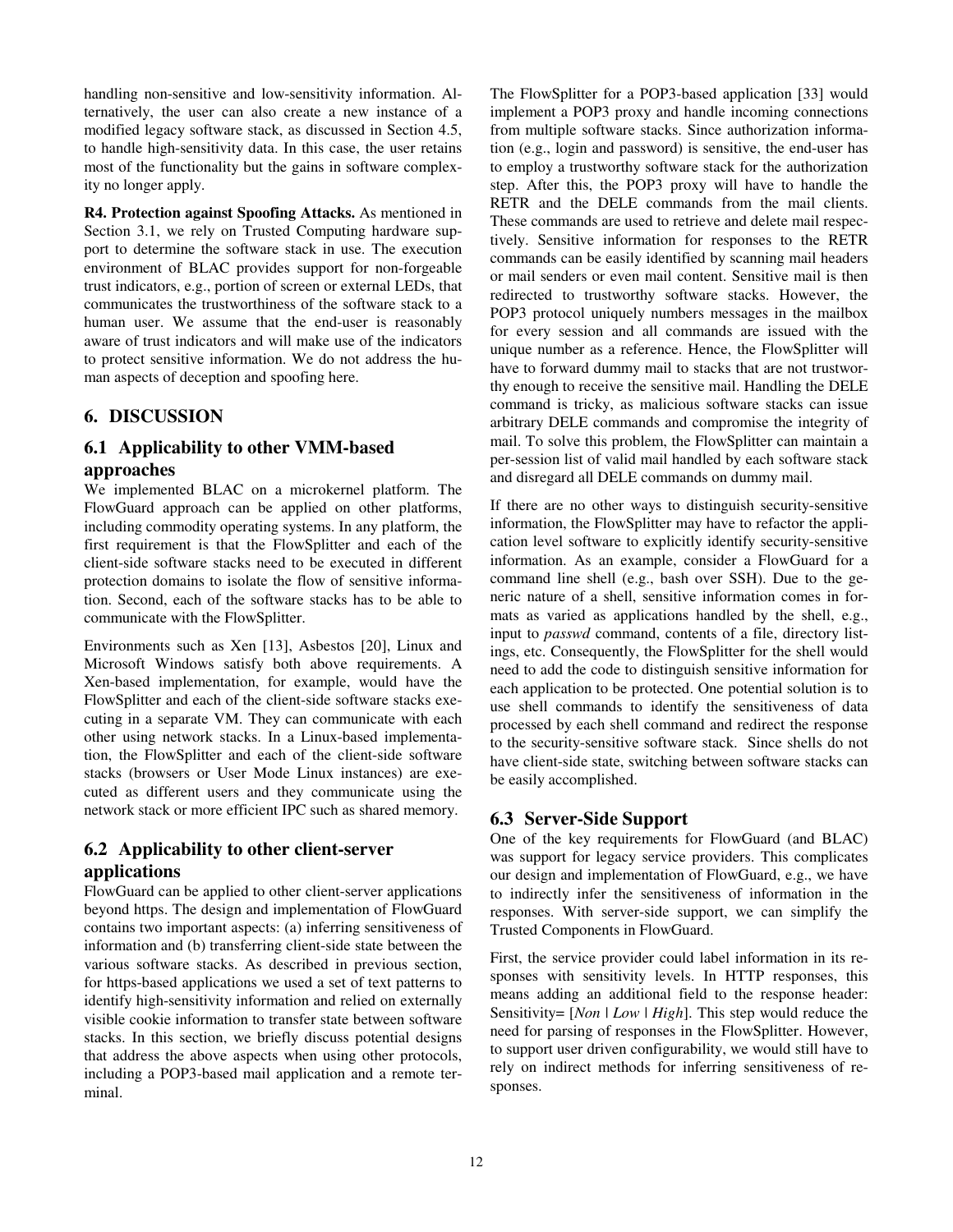On a related note, if the service provider tags some responses as High-sensitivity, it could rely on a simple representation format (e.g., tabular format for high-sensitivity pages in BLAC) or provide template files for extracting relevant data from the responses. This would simplify the application-level Trusted Components.

Finally, the service provider can provide a mechanism to save and restore client-side state, ala VNC implementations. This would enable easy, albeit expensive, transfer of state between client-side software stacks.

## **7. RELATED WORK**

As mentioned in Section 2.1, Proxos [46], Terra [22] and AppCores [44] are closely related to FlowGuard, in that they advocate the use of small and simple TCBs or application software. Efforts have also been directed towards building small operating system kernels [13], VMMs [30], TCBs [26][27][35] and system services [14][28][36][42]. FlowGuard reuses existing work on constructing small and simple TCBs and application-level software and middleware. FlowGuard combines this approach with a proxy-based system to reuse legacy software whenever possible.

Mandatory access control systems such as Asbestos [20], capability-based system such as EROS [41] and Authority Based Access Control systems such as Polaris [45] aim to control the flow of information or minimize the damage due to compromise of software handling sensitive information. Our work on FlowGuard is orthogonal to these approaches. In fact, by splitting the flow of information in a single session amongst multiple software stacks, FlowGuard allows for more rigorous enforcement of access control. For example, browsers have to be allowed to connect to the network, opening up avenues for information leaks. On the other hand, the TrustedViewer in BLAC is not expected to communicate over the network; it only needs to access the https proxy and a limited number of system services such as the display manager. Hence, the access rights of a Trusted-Viewer can be constrained to a greater extent than those of a full-fledged browser.

There is also considerable work on using static analysis to find vulnerabilities in software, e.g., [19][48]. Castro et al. [16] use static analysis to instrument loads and stores in programs to maintain the integrity of data flow. While these techniques detect vulnerabilities or protect against a major class of vulnerabilities (data corruption attacks), their scalability, especially to software as large and complex as a browser, is still an open question. FlowGuard attempts to reduce the size and complexity of software that needs to be trusted, enhancing the effectiveness of static analysis techniques. Language based information flow analysis tools [40] together with OS level mandatory access controls have been employed to provide fine-grained control over flow of information [25]. However, these techniques are not applicable to a large number of programs written in weakly-typed languages such as the C programming language. XFI [21] takes a novel approach by using an untrusted rewriter to instrument an extension to a software program with control flow guards and memory access guards. The guards are then verified with a small trusted verifier and the extension is now deemed safe for execution. Such techniques can be applied to protect software such as the browser from malicious extensions. However, the original software program can still be exploited if it contains vulnerabilities.

Lastly, given the large number of vulnerabilities in the browsers, there is a lot of work addressing vulnerabilities in the browser. Research efforts range from interface personalization to thwart spoofing attacks [47], password hashing using browser extensions to limit the damage done by leaking of passwords [39], rewriting scripts in HTML pages to prevent them from exploiting known vulnerabilities [38], and trust indicator extensions for browsers to prevent interface spoofing and phishing attacks [50]. All these systems assume that the browser can be trusted with high-sensitivity information. Given the large number of vulnerabilities (average of 2 per month [4][5]) and the types of vulnerabilities (arbitrary code execution, security-system bypass) in current browsers, attackers can exploit them to bypass the protection afforded by many of these systems.

The Tahoma architecture [18], on the other hand, assumes that the browser cannot be trusted. Tahoma proposes executing browser instances in separate VMs, similar to VMWare's Browser Appliance [10]. Additionally, Tahoma requires service providers to define a manifest, which is used to control behavior of the browser. Tahoma does not address the issue of a multitude of browser extensions (e.g., weather forecast extensions) that periodically talk to a site outside the service provider's manifest. FlowGuard also treats the browser as untrusted but it prevents the flow of sensitive information to the browser, instead of controlling the behavior of a browser instance that has access to sensitive information. Therefore, it does not have to curtail the browser's functionality.

## **8. CONCLUSION**

Current client-server applications use the same client-side software stack to handle information with differing security and functionality requirements. This has resulted in large and complex software, with multiple security vulnerabilities. However, current software and interfaces are too widely used to be abandoned altogether. We presented a proxybased approach called FlowGuard to address the problem of large and complex client-side software stacks. The main component of FlowGuard is a proxy that uses mappings from sensitiveness of information to trustworthiness of software stack to demultiplex responses from the service provider amongst multiple client-side software stacks. By employing a legacy software stack as the untrusted software stack and a small and simple trusted software stack allowed FlowGuard to reduce the complexity of Trusted Components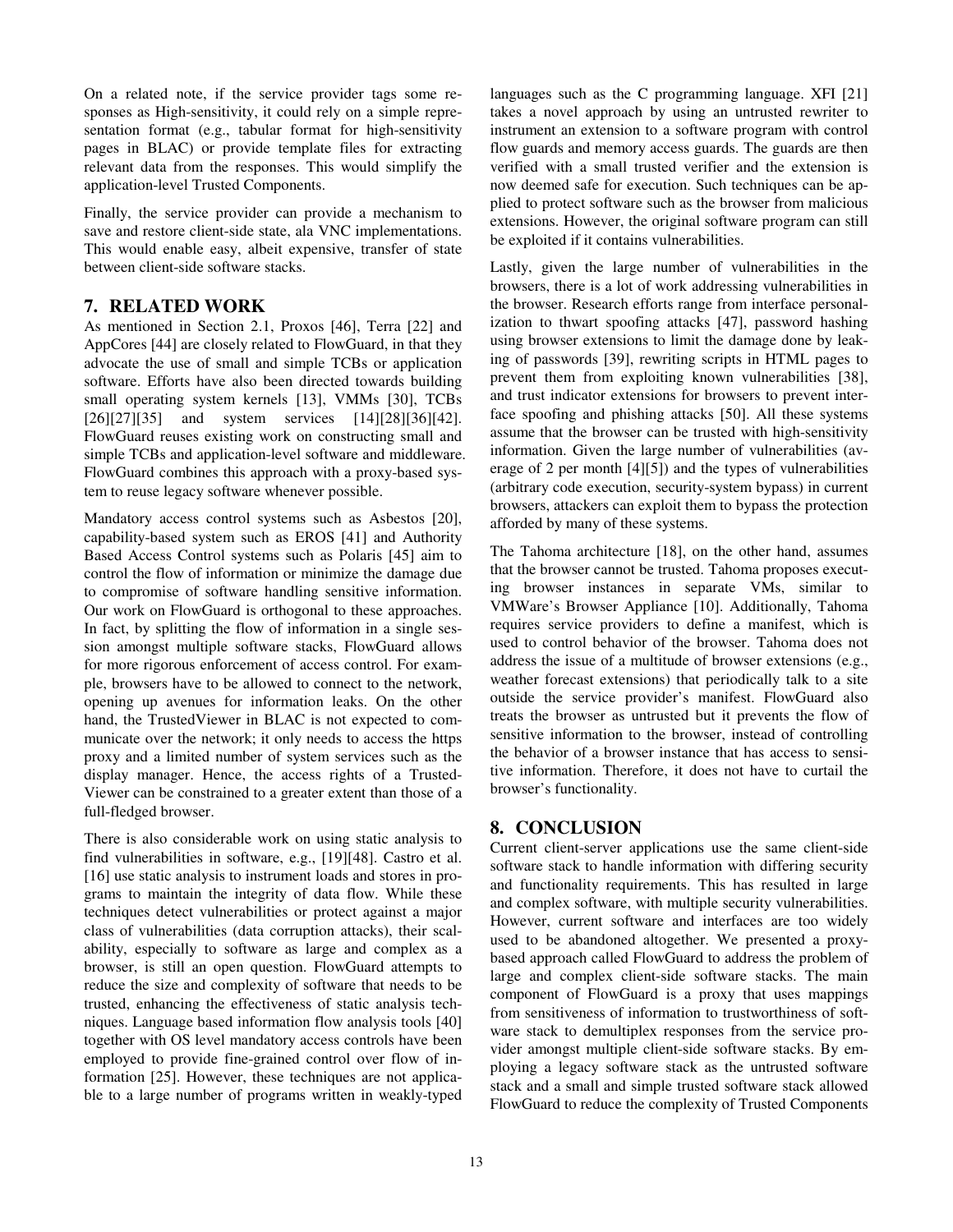while at the same time allowing the reuse of the legacy software stack as much as possible. FlowGuard also provided mechanisms to allow users and service providers to determine the software stack the mappings, thereby providing flexibility in determining the appropriate functionalitysecurity tradeoffs.

We demonstrated the feasibility of our approach by implementing a FlowGuard for https-based applications that was successful in interacting with a real-world bank's web site. Our evaluation showed that we were able to reduce complexity by over an order of magnitude, while limiting overheads to few tens of milliseconds per HTTP response.

We also showed that FlowGuards can be ported to other client-server applications and implementation platforms. We also discussed how FlowGuard can be further simplified with service provider support.

#### **9. REFERENCES**

#### [1] Anonymized.

[2] Jupiter Research. Retail Web Site Performance: Consumer Reaction to a Poor Online Shopping Experience.

http://www.akamai.com/4seconds

[3] OWASP Web Scarab Project. http://www.owasp.org/index .php/Category:OWASP\_WebScarab\_Project

[4] Secunia. Vulnerability Report – Microsoft Internet Explorer 6*.* http://secunia.com/product/11/?task=advisories

[5] Secunia. Vulnerability Report – Mozilla Firefox 1.x*.*

http://secunia.com/product/4227/?task=advisories

[6] Secunia. Vulnerability Report – X11 Windowing System

(X11) 6.x. http://secunia.com/product/3913/?task=advisories

[7] Secunia. Vulnerability Report – Linux Kernel 2.4.x.

http://secunia.com/product/763/?task=advisories

[8] TightVNC. http://www.tightvnc.com/download.html

[9] Trusted Computing Group. *TCG Main Specification v1.1b*,

https://www.trustedcomputinggroup.org/

[10] VMware, Inc. Browser appliance virtual machine.

http://www.vmware.com/vmtn/vm/browserapp.html

[11] W3C. XML Path Language. http://www.w3.org/TR/xpath

[12] J. Bambenek, SANS Institute. BHO scanning tool and New Scam Targets Bank Customers. http://isc.sans.org /diary.php?date=2004-06-29.

[13] P. Barham, et al. Xen and the Art of Virtualization. In *Proc. 19th ACM SOSP 2003*, NY, Oct. 2003.

[14] D. Brumley, D. X. Song. Privtrans: Automatically Partitioning Programs for Privilege Separation. In *Proc. USENIX Security Symposium,* San Diego, USA. Aug 9-13, 2004.

[15] J. Burns. Cross Site Reference Forgery: An introduction to a common web application weakness.

http://isecpartners.com/documents/XSRF\_Paper.pdf

[16] M. Castro, M. Costa and T. Harris, Securing Software by

Enforcing Data-flow Integrity, In *OSDI 2006*, Seattle, Nov 2006. [17] J. Chow, et al., Understanding Data Lifetime via Whole System Simulation. In *Proc. USENIX Security 2004*, pp 321-336, Aug. 2004.

[18] R.S. Cox, S.D. Gribble, H.M. Levy, and J.G. Hansen, A Safety-Oriented Platform for Web Applications, In *IEEE Symposium on Security & Privacy*, pp. 350-364, 2006.

[19] D. Engler, D. Chen, S. Hallem, A. Chou, and B. Chelf. Bugs as deviant behavior: A general approach to inferring errors in systems code. In *18th SOSP.* Banff, Canada, Oct. 2001*.*

[20] P. Efstathopoulos et al., Labels and Event Processes in the Asbestos Operating System. In *20th ACM SOSP*, Brighton, UK, October 2005.

[21] Ú. Erlingsson et al., XFI: Software Guards for System Address Spaces, In *OSDI 2006*, Seattle, Nov 2006.

[22] T. Garfinkel, et al. Terra: A virtual machine-based platform for trusted computing. In *Proc. of the 19th SOSP*, October 2003. [23] H. Härtig, et al. The Nizza Secure-System Architecture. In *IEEE CollaborateCom 2005.* San Jose, Dec 2005.

[24] H. Härtig, M. Hohmuth, J. Liedtke, S. Schönberg, and J.Wolter. The performance of µ-kernel-based systems. In *Proc. 16th ACM SOSP*, pp 66–77, Oct. 1997.

[25] B. Hicks, S. Rueda, T. Jaeger, and P. McDaniel. Integration of SELinux and security-typed languages. In *Proc. of the 2007 Security-Enhanced Linux Workshop*, March 2007.

[26] Hohmuth, M., M. Peter, H. Härtig, and J. Shapiro. "Reducing TCB size by using untrusted components – small kernels versus virtual machine monitors", in *Proc. of the 11th ACM SIGOPS European Workshop*, Leuven, Belgium, 2004.

[27] T. Jaeger, R. Sailer, and X. Zhang, Analyzing Integrity Protection in the SELinux Example Policy, in *12th USENIX Security Symposium*, Washington D.C. USA, Aug. 2003.

[28] D. Kilpatrick, Privman: A Library for Partitioning Applications. In *USENIX Annual Technical Conference, FREENIX Track 2003*, pp 273-284. San Antonio USA, July 2003.

[29] A.H.F. Laender, B.A. Ribeiro-Neto, A.S. da Silva and J.S. Teixeira, "A brief survey of web data extraction tools", In

*SIGMOD Rec.*, 32(2), pp 84-93, 2002. [30] J. Liedtke, On Micro-Kernel Construction, In *15th ACM SOSP*, Copper Mountain Resort, Colorado, USA. Dec. 1995. [31] J. Liu, et al. High Performance VMM-Bypass I/O in Virtual

Machines. In *USENIX ATC* 2006, Boston, MA, May 2006.

[32] T.J. McCabe, A Complexity Measure, *IEEE Transactions on Software Engineering*, SE-2 No. 4, pp. 308-320, Dec. 1976.

[33] J. Myers, M. Rose, Post Office Protocol - Version 3*. RFC 1939.* May 1996.

[34] N. Nagappan, T. Ball and A. Zeller, Mining Metrics to Predict Component Failures, In *ICSE 2006*, Shanghai, Nov. 2006 [35] B. Pfitzmann, J. Riordan, C. Stüble, M. Waidner and A. Weber. The PERSEUS System Architecture. *Research Report. IBM Research Division.* RZ 3335. Sept. 2001.

[36] N. Provos, M. Friedl, and P. Honeyman. Preventing privilege escalation. In *12th USENIX Security Symposium*, Washington D.C, Aug. 2003.

[37] J. Rafail, Cross-Site Scripting Vulnerabilities.

http://www.cert.org/archive/pdf/cross\_site\_scripting.pdf [38] C. Reis, J.Dunagan, H.J. Wang, O. Dubrovsky, and S. Esmeir, BrowserShield: Vulnerability-Driven Filtering of Dynamic HTML, In *OSDI 2006*, Seattle, WA

[39] B. Ross, et al., Stronger Password Authentication Using Browser Extensions. In *14th Usenix Security*, Baltimore, 2005. [40] Andrei Sabelfeld and Andrew C. Myers, Language-Based Information-Flow Security. In *IEEE Journal on Selected Areas in* 

*Communications*, 21(1):5–19, Jan. 2003. [41] J. S. Shapiro, J. M. Smith, and D. J. Farber. EROS: A Fast Capability System. In *Proc. 17th ACM SOSP*. Charleston, SC, USA. Dec. 1999.

[42] J. S. Shapiro et al., Design of the EROS Trusted Window System, In *Proc. USENIX Security Symposium*, San Diego, 2004